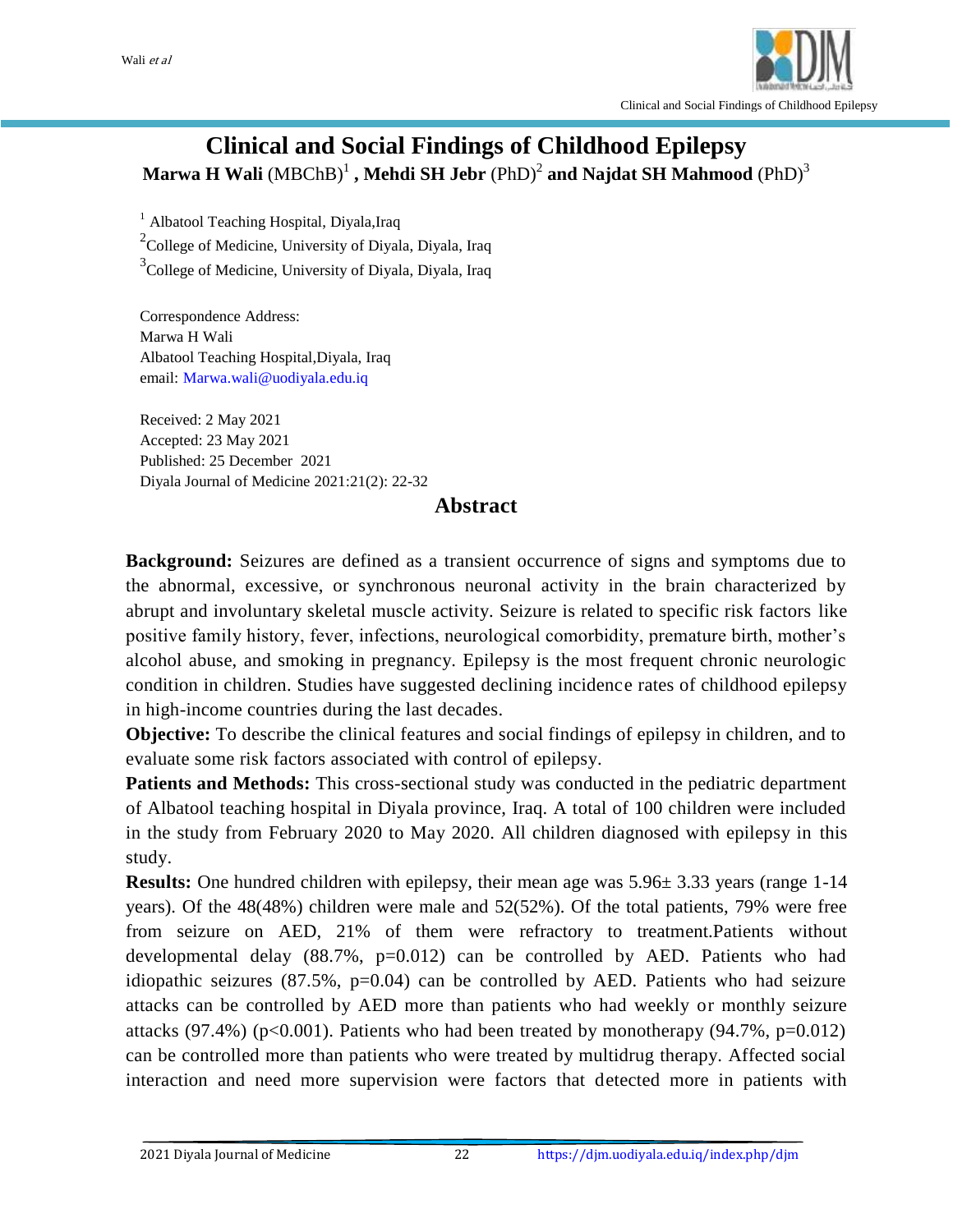

refractory epilepsy, p=0.04, 0.01 respectively. While there was no association between frightened other people and epilepsy control.

**Conclusion:** Most of the patients are characterized by: treatment approach monotherapy, less affected by social interaction and need less supervision. Patients with refractory epilepsy had opposite factors.

**Keywords:** Epilepsy, Albatool teaching hospital.

DOI: <https://doi:10.26505/DJM.21026030502> , ©Authors, 2021, College of Medicine, University of Diyala. This is an open access article under the CC BY 4.0 license [\(http://creativecommons.org/licenses/by/4.0/\)](http://creativecommons.org/licenses/by/4.0/)

### **Introduction**

 Epilepsy is the most chronic neurologic condition in children. Epilepsy is characterized by the following conditions: At least two unprovoked (or reflex) seizures occurring >24 h apart.One unprovoked (or reflex) seizure and a probability of further seizures similar to the general recurrence risk after two unprovoked seizures)[1]. Studies have shown declining incidence rates of epilepsy in high-income countries [2].

 Seizures are defined as a transient occurrence of signs and symptoms due to the abnormal, excessive, neuronal activity in the brain that leads to involuntary skeletal muscle activity[3]. Seizure onset, especially in the child population, is related to specific risk factors like positive family history, fever, infections, neurological comorbidity, premature birth, mother's alcohol abuse, and smoking in pregnancy<sup>[4]</sup>. Epilepsy affects 1-2% of children. In childhood, epilepsy is more common in the first year of life, and its incidence decreases with increasing age. In 75% of these cases, seizures are well controlled with antiepileptic drugs and 25% of epilepsy is refractory to pharmacological treatment and a surgical approach should be considered [5]. Early childhood brain damage such as cerebral palsy and mental retardation represented a major cause of symptomatic epilepsy, whereas CNS infection was the main cause in Sudan[6].

 Indeed, the classification includes three levels: seizure types, epilepsy type, and epilepsy syndrome. Where possible, a diagnosis at all three levels should be sought as well as the etiology of the individual's epilepsy [4].

| <b>Classification of the epilepsies</b>                                        |                                                                                     |                    |  |  |
|--------------------------------------------------------------------------------|-------------------------------------------------------------------------------------|--------------------|--|--|
| <b>Seizures types</b>                                                          | <b>Epilepsy types</b>                                                               |                    |  |  |
| $\bullet$ Focal<br>•Generalized<br>•Unknown                                    | $\cdot$ Focal<br>•Generalized<br>•Combined generalized and focal<br>$\cdot$ Unknown | Epilepsy syndromes |  |  |
| <b>Etiology</b><br>Structural, Genetic, Infectious, Metabolic, Immune, Unknown |                                                                                     |                    |  |  |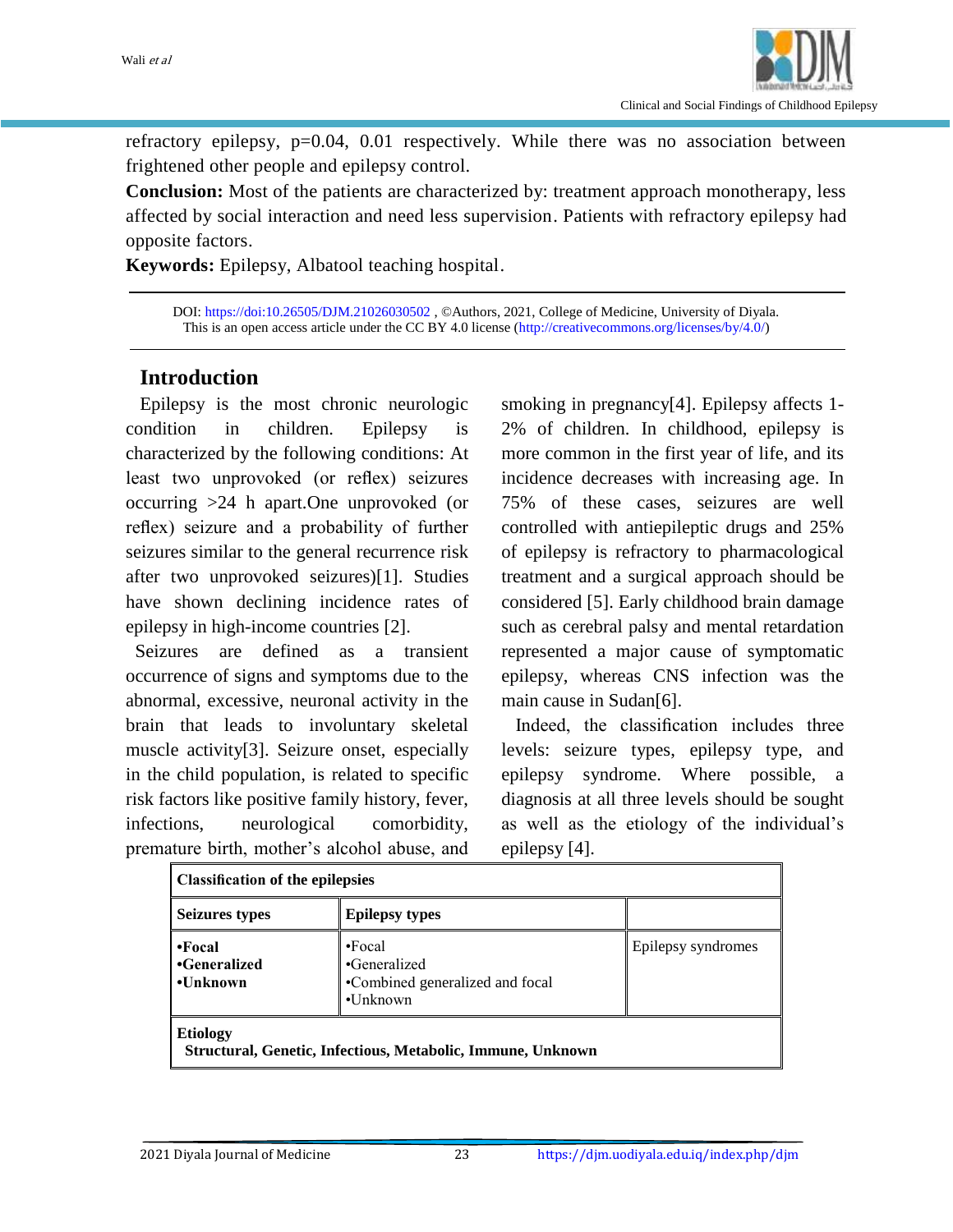

## ILAE 2017 Classification of Seizure Types Expanded Version<sup>1</sup>



ILAE, international league against epilepsy(7).

 The aim of treatment is to achieve control of seizures with minimum side effects and to ensure good quality of life. About 70 % of the patients become seizure-free when appropriate monotherapy was used especially children with new-onset epilepsy those with idiopathic generalized epilepsies [8]. The drugs were initially used in a certain dose and then increased gradually to a maximum dose and firstly monotherapy was used then add the second drug. It is recommended that combination therapy (adjunctive or add-on therapy) should only be considered when attempts at monotherapy with AEDs have not resulted in seizure freedom [9]. Intractable epilepsy can be defined as inadequate seizure control despite appropriate medical therapy with at least two antiepileptic drugs in maximally tolerated doses for more than 18

months, or adequate seizure control with unacceptable drug-related side effects.

 Epilepsy surgery is the most effective treatment for drug‐resistant focal epilepsy and should be considered as soon as appropriate trials of two AEDs have failed. The success of epilepsy surgery is influenced by different factors, including epilepsy syndrome, presence and type of epileptogenic lesion, and duration of post‐operative follow‐ up [10].

# **Patients and Methods**

#### **Study Design**

 A cross-sectional retrospective study was done from 1st of Feb to 30th of May 2020.

**Study Setting:**This study was conducted in the department of pediatrics in pediatric neurology consult unite in Al-Batool teaching hospital for maternity and children in Diyala province, Iraq.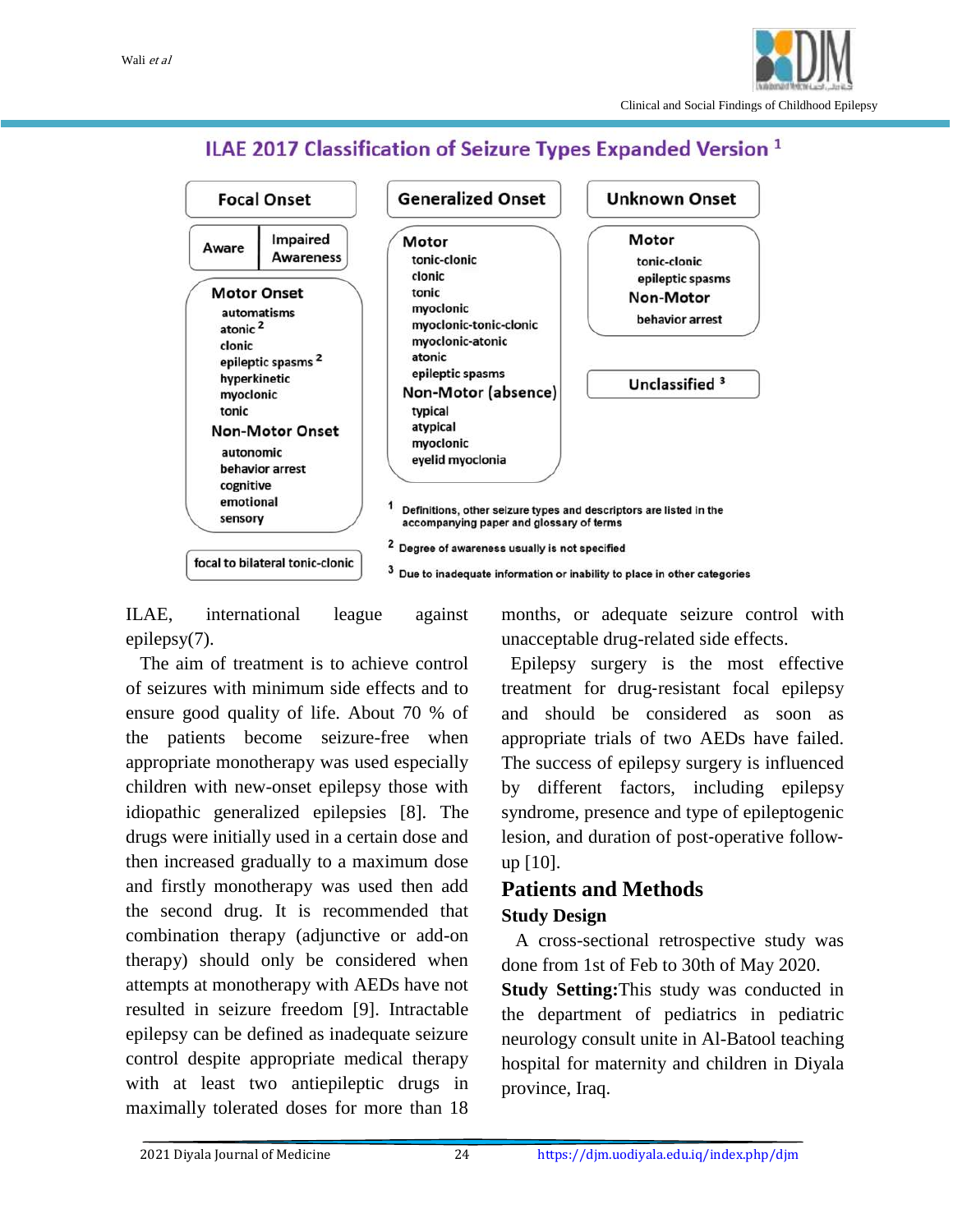

**Study Population:**The target population was the children attending as outpatient to the pediatric neurology unite of the paediatric department of Albatool hospital. A total of 100 children were included in the study from 1<sup>st</sup> February to 30<sup>th</sup> May 2020.

**Inclusion criteria:** All children diagnosed with epilepsy from 1 to 14 years were enrolled in the study.

**Data Collection:** Data were collected from medical records and questionnaires. Data collection was done through interviewing parents' or the caregiver of the children directly using a questionnaire that was used before studying epilepsy.

 The questions were in an Arabic language and the English copy. To minimize any embarrassment to the children, parents or guardians were accessed directly to obtain the information.

**The questionnaire consisted of two parts:** The first part included socio-demographic characteristics of the sample (age, sex). The second part was designed to enquire about patients and seizure characteristics, family history, clinical features, drug therapy.

 The height was measured for over 2 yearold children using a portable stadiometer unit mountable to the wall with an accuracy of 0.1 cm. The height of children less than 2 years of age was measured in a supine position with a measuring wood board. The weight of children was measured by a standardized uniscale with an accuracy of 100 g.

ranging from 8-77 years, the median age was 45.5 years, male: female ratio was 1.07:1. LBW: infant having a birth weight of less than 2.500 g [11].

LGA: infant born at a weight greater than 90th percentile for age (11).

LGA: infant born at a weight greater than 90th percentile for age (11).

OFC: head circumference is determined using a flexible tape measure run from the supraorbital ridge to the occiput in the path that leads to the largest possible measurement.

#### **Statistical analysis**

 Statistical analysis was carried out using a statistical package for social sciences (SPSS) version 24, the data presented as frequency and percentage tables. A chi-square test and Fisher exact test for significant association were performed to assess relations between categorical variables. Student T-test was used to compare group means. A level of p-value less than 0.05 was considered statistically significant.

#### **Results**

 One hundred children diagnosed with epilepsy were involved in the study, their mean age was 5.96± 3.33 years (range 1-14 years), 52% of them aged 5 years and below, 37% of them aged 5-10 years, and 11% aged more than 10 years. About half of them 48(48%) children were male and 52(52%) patients were female, M: F ratio was 0.92.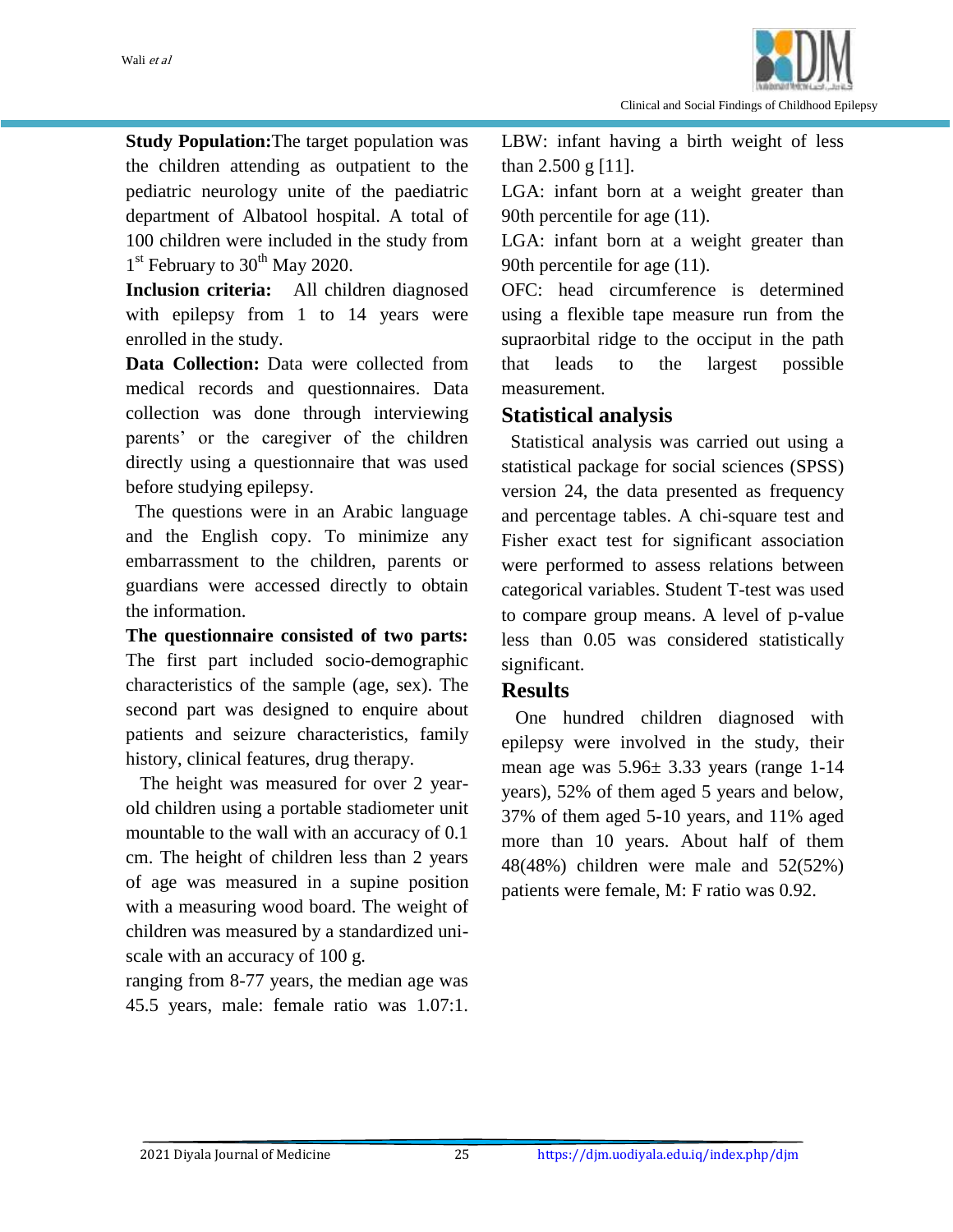

| <b>Table (1):</b> Relationship between age and sex of the patients |                       |       |        |         |
|--------------------------------------------------------------------|-----------------------|-------|--------|---------|
| Age                                                                | Sex<br>Male<br>Female |       | Total  | P Value |
|                                                                    |                       |       |        |         |
| $\leq$ =5                                                          | 22                    | 30    | 52     | 0.4     |
|                                                                    | 42.3%                 | 57.7% | 100.0% |         |
| $5-10$                                                             | 20                    | 17    | 37     |         |
|                                                                    | 54.1%                 | 45.9% | 100.0% |         |
| $>10$                                                              | 6                     | 5     | 11     |         |
|                                                                    | 54.5%                 | 45.5% | 100.0% |         |
| Total                                                              | 48                    | 52    | 100    |         |
|                                                                    | 48.0%                 | 52.0% | 100.0% |         |

**Table (1):** Relationship between age and sex of the patients

The weight  $\angle$ age of 12(12%) patients was below the 25th percentile, 87(87%) patients were  $25^{\text{th}}$ -75<sup>th</sup> percentile, and 1(1%) patient was above the 75<sup>th</sup> percentile. The height  $\setminus$ age of  $1(1\%)$  patients was below the  $25<sup>th</sup>$ percentile, 98(98%) patients were 25th-75th percentile, and 1(1%) patient was above the  $75<sup>th</sup>$  percentile. The OFC \age of 5(5%) patients was below the  $25<sup>th</sup>$  percentile, 92(92%) patients were  $25^{th}$ -75<sup>th</sup> percentile, and  $3(3\%)$  patient was above the  $75<sup>th</sup>$ percentile. Seventy-nine percent of the patients were free from seizure on AED, 21% of them were refractory to treatment. The

mean seizure length was 8.54±5.37 minutes (range= 1-30 minutes), 92% of the patients had a generalized seizure, 6% and 2% of the patients had partial and infantile spasms respectively. In 76% of the patients, the seizure frequency was few times, 20% of the patients got seizures monthly, 4% of the patients got seizures weekly. The most common cause of seizure was symptomatic causes found in 52% of the patients, and the most common cause was asphyxia, found in 36.5% of symptomatic patients. Of the total patients, 63% of patients had clinic visits regularly, as shown in Table (2).

| <b>Seizure characteristics</b>                |                   | Frequency $(\% )$ |
|-----------------------------------------------|-------------------|-------------------|
| Type of seizure                               | 92<br>Generalized |                   |
| Partial<br>infantile spasm                    |                   | 6                 |
|                                               |                   | 2                 |
| <b>Frequency of seizure</b><br>Few times/life |                   | 76                |
| Monthly                                       |                   | 20                |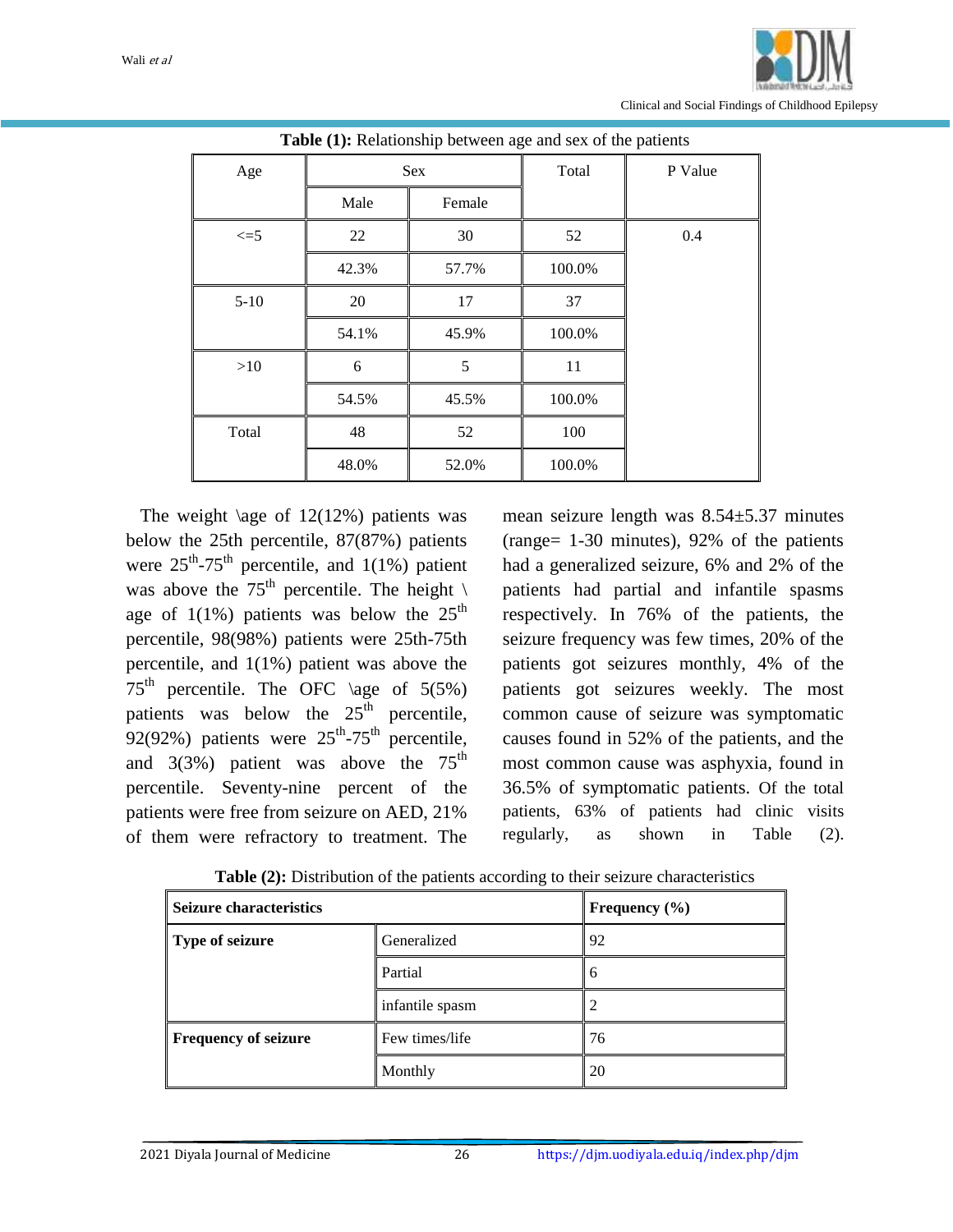

|                            | Weekly             | 4            |
|----------------------------|--------------------|--------------|
| <b>Causes of seizure</b>   | Idiopathic         | 48           |
|                            | Symptomatic        | 52           |
| <b>Symptomatic causes</b>  | asphyxia           | 19(36.5%)    |
| $(N=52)$                   | infection          | $11(21.2\%)$ |
|                            | head trauma        | 9(17.3%)     |
|                            | brain malformation | 7(13.5%)     |
|                            | metabolic          | $3(5.8\%)$   |
|                            | kernicterus        | $2(3.8\%)$   |
|                            | hemorrhage         | $1(1.9\%)$   |
| Visit the clinic regularly | Yes                | 63           |
|                            | No                 | 37           |

 The Developmental delay was reported in 47% of the patients. Of the total [47] patients who had developmental delay, the most frequent type was a global delay that found in 46.8% of patients, the least one was gross motor and social speech delay, gross and fine motor and speech delay which found in 2.1% of the patients. Of the total patients, 30% of them affected their social interaction, 6% were frightening for the people, 53% of them need more supervision as in Table (3).

**Table (3):**Distribution of the patients according to social interference of the epilepsy

| Social interference of the epilepsy            |                |    |
|------------------------------------------------|----------------|----|
| Positive<br><b>Affected social interaction</b> |                | 30 |
|                                                | Negative       | 70 |
| <b>Frightened other people</b>                 | Yes            | 6  |
|                                                | N <sub>0</sub> | 94 |
| Need more supervision                          | Yes            | 53 |
|                                                | No             | 47 |

For most of the patients treated by monotherapy (63.3%), valproate was the most frequent monotherapy used, as shown in Table (4).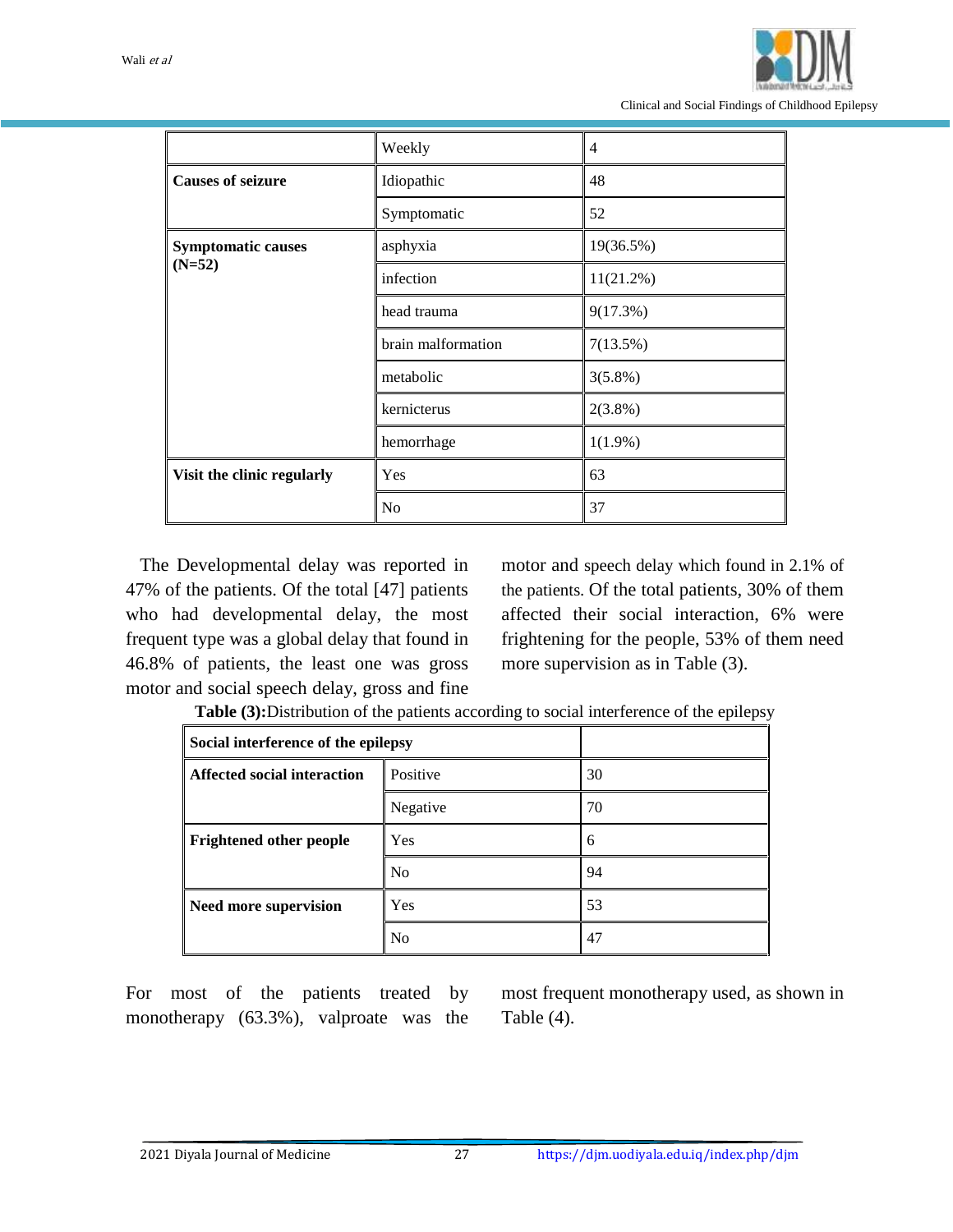| Drug therapy                                  | NO. (%)                  |           |
|-----------------------------------------------|--------------------------|-----------|
| Therapeutic approach $(N=90)$                 | 57(63.3%)<br>Monotherapy |           |
|                                               | Multitherapy             | 33(36.7%) |
| Type of monotherapy $(N=57)$<br>Carbamazepine |                          | 18(31.6%) |
|                                               | Valproate                | 39(68.4%) |

#### **Table (4):** Distribution of the patients according to the drug therapy

Table(5) shows Chi-square test which explains the association between control of epilepsy and patients' characteristics, patients who had idiopathic epilepsy  $(87.5\% , p=0.04)$ can be controlled by AED more than

symptomatic epilepsy. Patients who had few time seizure attacks can be controlled by AED more than patients who had weekly or monthly seizure attacks  $(97.4\%)$  (p<0.001).

| Table (5): Relationship between patients' seizure characteristics and control of epilepsy |  |  |
|-------------------------------------------------------------------------------------------|--|--|
|-------------------------------------------------------------------------------------------|--|--|

| seizure characteristics  |                 | control of epilepsy |              | P value |
|--------------------------|-----------------|---------------------|--------------|---------|
|                          |                 | Free on AED         | Refractory   |         |
| <b>Causes of seizure</b> | Idiopathic      | 42(87.5%)           | 6(12.5%)     | $0.04*$ |
|                          | Symptomatic     | 37(71.2%)           | $15(28.8\%)$ |         |
| Type of seizure          | Generalized     | 75(81.5%)           | 17(18.5%)    | 0.08    |
|                          | Partial         | $3(50\%)$           | $3(50\%)$    |         |
|                          | Infantile spasm | $1(50\%)$           | $1(50\%)$    |         |
| <b>Frequency of</b>      | Few time        | 74(97.4%)           | $2(2.6\%)$   | < 0.001 |
| seizure                  | Weekly          | $0(0\%)$            | $4(100\%)$   |         |
|                          | Monthly         | $5(25.0\%)$         | $15(75.0\%)$ |         |

 $p<0.05$ 

Table (6) shows student t-test to test the mean difference between control of seizure groups, there was no significant difference

for the seizure length between patients with controlled epilepsy and patients with refractory epilepsy.

**Table (6):** Mean, seizure length, difference between control of seizure groups

| <b>Control of seizure</b> | Length of seizure |          | P value |
|---------------------------|-------------------|----------|---------|
|                           | Mean              | $\pm$ SD |         |
| <b>Free on AED</b>        | 8.29              | 4.84     | 0.37    |
| <b>Refractory</b>         | 9.48              | 7.08     |         |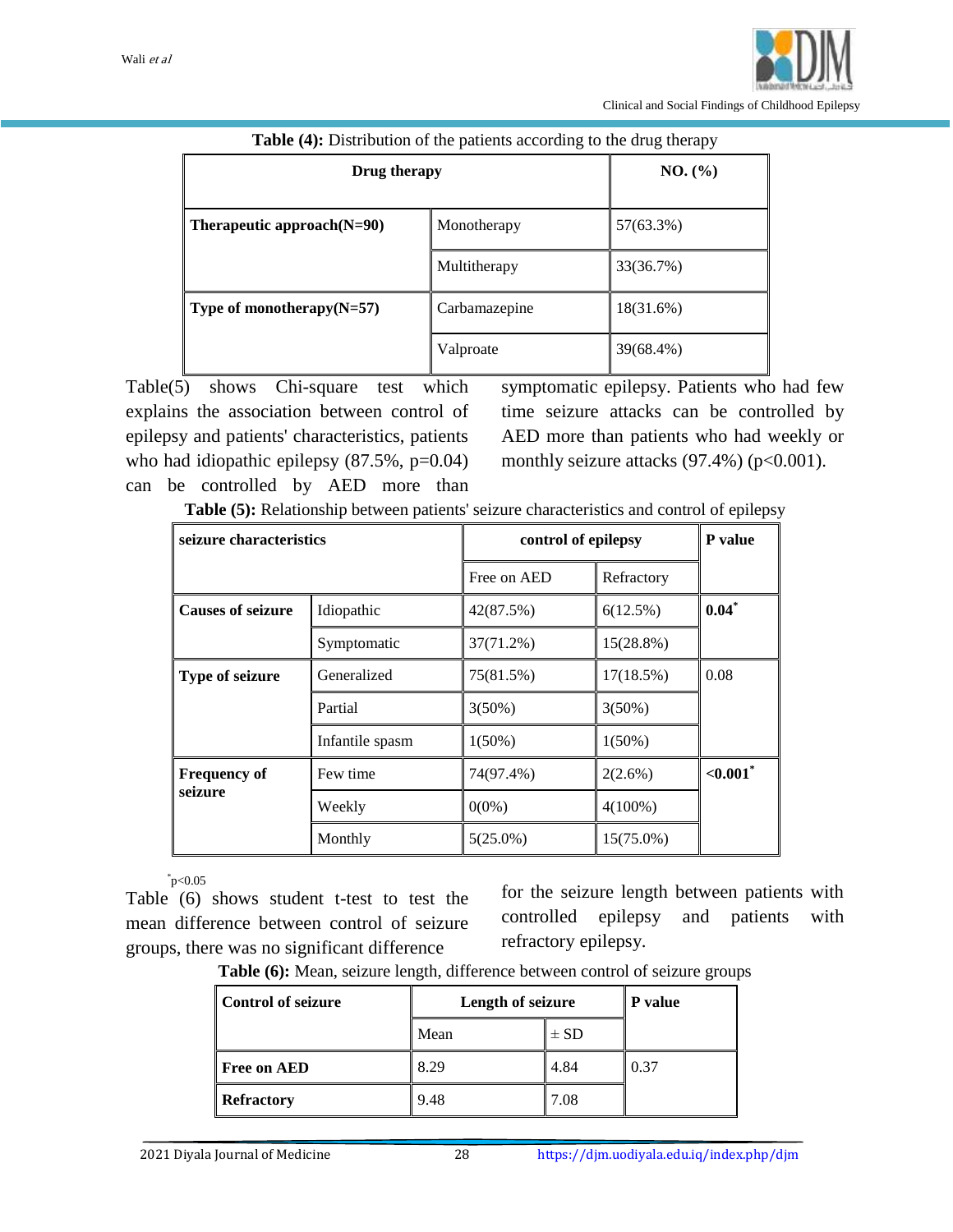Table (7), shows Chi-square test for test the Patients who had been treated by monotherapy  $(94.7\%, p=0.012)$  can be controlled more than patients who were

treated by multidrug therapy. However, the type of monotherapy not affect the control of epilepsy, regardless of the type of epilepsy.

| <b>Therapy</b>                 |               | <b>Control of epilepsy</b><br>$NO(\frac{9}{6})$ | P value                |             |
|--------------------------------|---------------|-------------------------------------------------|------------------------|-------------|
|                                |               | Free on AED                                     | Refractory<br>epilepsy |             |
| <b>Therapeutic</b><br>approach | Monotherapy   | 54<br>94.7%                                     | 5.3%                   | $< 0.001$ * |
|                                | Multitherapy  | 16<br>48.5%                                     | 17<br>51.5%            |             |
| <b>Type of</b><br>monotherapy  | Carbamazepine | 16<br>88.9%                                     | 11.1%                  | 0.17        |
|                                | Valproate     | 38<br>97.4%                                     | 2.6%                   |             |

**Table (7):** Relationship between drug therapy and control of epilepsy

 $*_{p<0.05}$ 

Table(8), shows the association between control of epilepsy and patients' social and mental factors. Affected social interaction and need more supervision were factors that detected more in patients with refractory epilepsy, p=0.04, 0.01 respectively. While there was no association between frightened other people and epilepsy control.

**Table (8):** Relationship between patient's social and mental factors and control of epilepsy

| social and mental factors          |          | <b>Control of seizure</b> |                         | P value |
|------------------------------------|----------|---------------------------|-------------------------|---------|
|                                    |          | Free on AED               | Refractory              |         |
| <b>Affected social interaction</b> | Positive | 20<br>66.7%               | 10<br>33.3%             | $0.04*$ |
|                                    | Negative | 59<br>84.3%               | 11<br>15.7%             |         |
| <b>Frightened other people</b>     | Yes      | 4<br>66.7%                | $\overline{c}$<br>33.3% | 0.6     |
|                                    | No       | 75<br>79.8%               | 19<br>20.2%             |         |
| Need more supervision              | Yes      | 37<br>69.8%               | 16<br>30.2%             | $0.01*$ |
|                                    | No       | 42<br>89.4%               | 5<br>10.6%              |         |

 $*_{p<0.05}$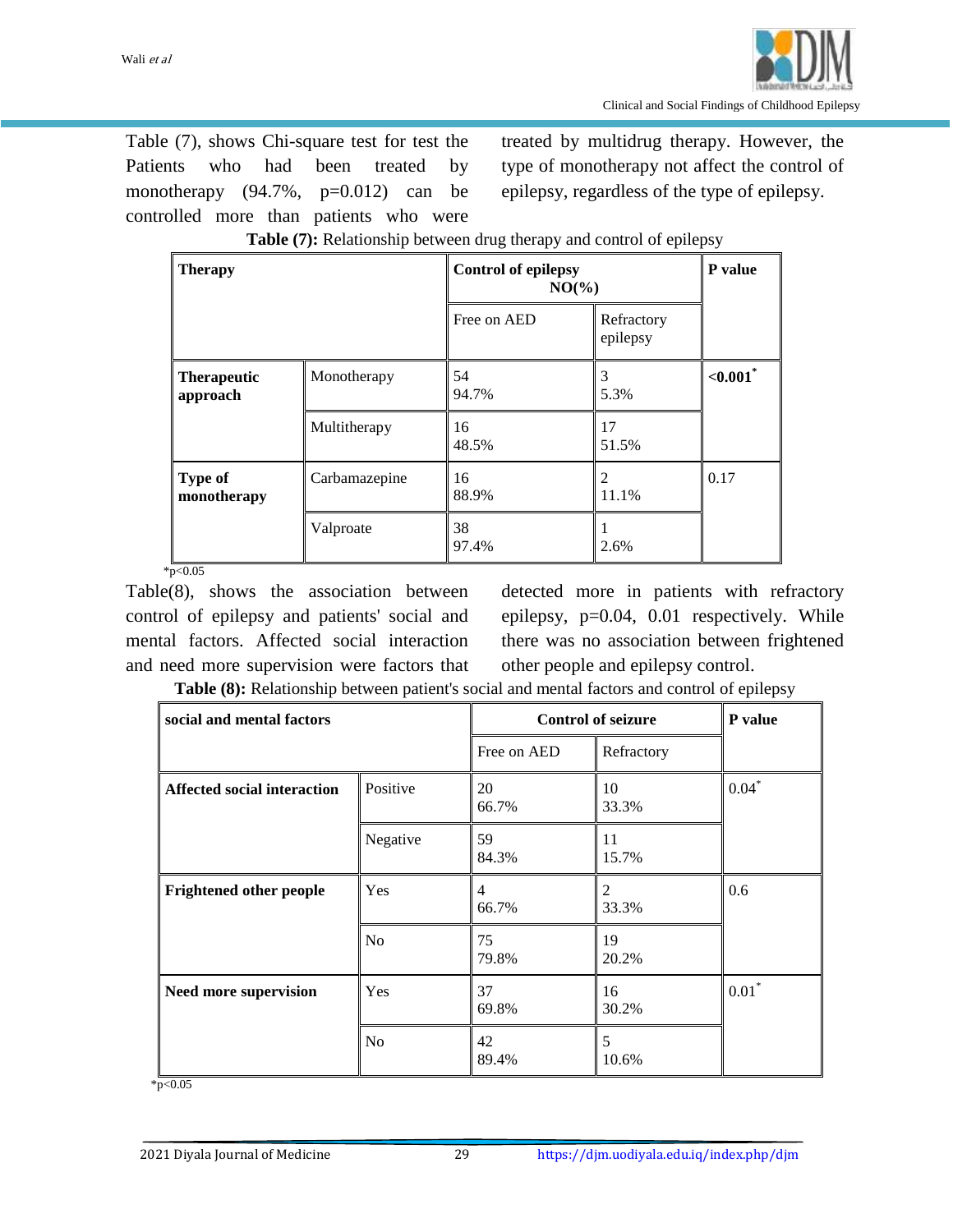

#### **Discussion**

 Epilepsy of childhood often has a fluctuating course, also experience alternating periods of seizure freedom and seizure relapses despite adequate treatment so the control of seizures is the optimal goal of antiepileptic drugs [12]. Current results reported slight female predominance, similarly[13] found that females were more than males.

 A present study found that there was no sex predominance and no age difference regarding epilepsy control, [13] and [14] found the same results.

 Scores for weight-for-age and body mass index for age did not show any significance by [15] and [16], current results showed that most of the patients with epilepsy lie within normal weight \age scores.

 A current study found that most of the patients with epilepsy lie within normal height  $\angle$ age scores, while[15] and [16] reported that children with epilepsy presented lower scores for height-for-age.

 Similar to [13] a current study found that patients without developmental delay can be controlled by AED, also [14] found that a history of delayed milestones was found more in patients of intractable epilepsy.

 A present study found that generalized epilepsy was the most frequent type of epilepsy, [15] and [16] studies found the same results.

 A current study found that the most common cause of seizure was symptomatic, this result agreed with [17].

 In the present study, the most common symptomatic cause was asphyxia and this result is in agreement with [18].

 A current study found that patients who had idiopathic seizures can be controlled by AED, also [13] reported that idiopathic etiology was significantly detected more in the controlled group.

 A present study found that patients who had few time seizure attack can be controlled by AED, similarly [13] reported infrequent seizures were detected more among the group with controlled epilepsy, [14] study found that intractable epilepsy had more daily seizure attack. There was no significant mean seizure length difference between patients on AED and patients with controlled epilepsy.

 In the current study, the most common types of seizure in both the refractory and controlled epilepsy groups was a generalized seizure, and types of seizure are not associated with control of epilepsy, [19] study found that generalized seizures were more frequent in the group with drugresponsive epilepsy. While [20] reported that generalized seizures were more common in patients with controlled epilepsy. And [14] found that in the intractable group most of the patients had partial seizures, also in the well-controlled group patients presented with partial seizures, type of seizure was significantly associated with control of seizure, this difference may be due to sampling size difference and age group used in a later study (large sample size and different age group).

 This study found that most of the children with epilepsy were needed more supervision, it affected their social interaction,and patients with refractory epilepsy were affected their social interaction and needed more supervision, [19] showed that behavioral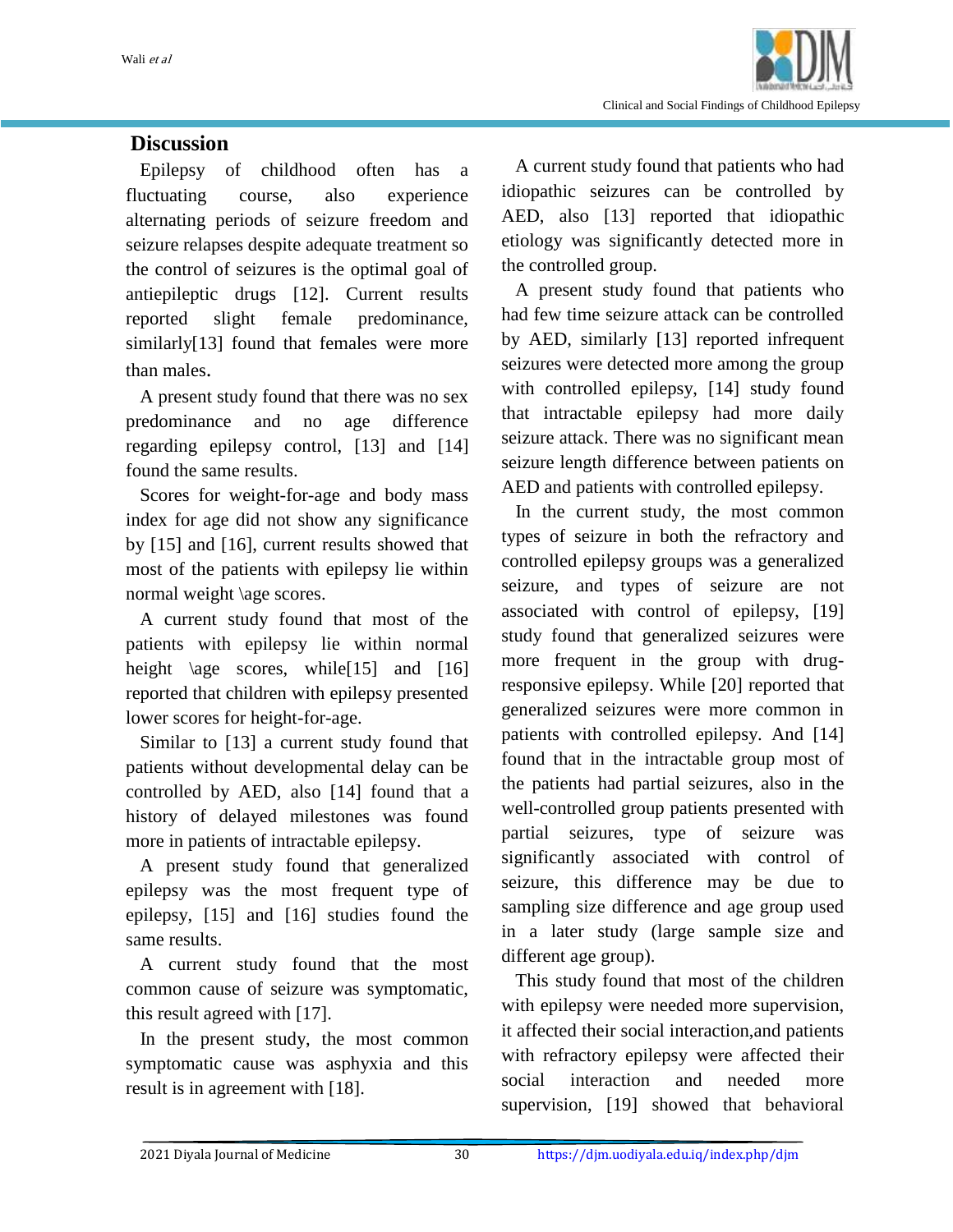

disorders were reported more in the group with refractory epilepsy[14] found that behavioral disorders were not found to be significantly different from the two groups [19] reported that mental deficiency was more common in the group with intractable epilepsy and demonstrated statistical significance.

 In the present study, most of the patients were treated by monotherapy, while<sup>[15]</sup> and [16] reported that most of the patients were treated with multidrug therapy. Similar to the current study [16] found that valproate was the most frequent monotherapy used in treatment.

 The present study found that patients who had been treated by monotherapy can be controlled more than patients who were treated by multidrug therapy, this is in agreement with [20] findings.

#### **Conclusions**

 Most of the patients characterized by treatment approach were monotherapy, less affected by social interaction, and needed less supervision. Patients with refractory epilepsy had opposite factors, which were affected by social interaction and needed more supervision, patients controlled by AED are those who had an idiopathic seizure, normal development, and get an infrequent seizure. Early detection and assortment of the patients according to treatment response allows their referral to specialized neurosurgical or surgical centres. Early selection of cases in their clinical course for surgical treatment and allow proper parental counseling.

#### **Recommendations**

 New drug regimen must be introduced followed to continuous seizure attacks of the refractory epilepsy cases, taking into consideration drug interaction and side effects.

Early selection of cases in their clinical course for surgical consultation and treatment.

Proper parental counselling regarding genetic causes of epilepsy especially refractory cases.

 Introduce more sophisticated investigation for refracting epilepsy such as functional MRI, genetic test, mass spectrophotometry, searching for underlying causes.

**Source of funding:** This research was funded by ourselves and these is no other funding cover this study or manuscript preparation and publication.

**Ethical clearance:** This study was approved by medical ethics committee of college of medicine ,university of Diyala.

## **Conflict of interest:** Nill

#### **References**

[1] Amudhan S, Gururaj G, Satishchandra P, Epilepsy in India I: Epidemiology and public health, Ann Indian Acad Neurol. ;2015,18(3): 263–277., doi: 10.4103/0972-2327.160093.

[2] Aaberg K. M, Gunnes N, Bakken I.J, Søraas C.L, Berntsen A, Magnus P, Incidence and Prevalence of Childhood Epilepsy: A Nationwide Cohort Study, Pediatrics; 2017, 139 (5), doi.org/10.1542/peds.2016-3908.

[3]Basim M. H, Al-Ogaili S. Sh, Risk Factors Associated with epilepsy among Children in Al-Najaf Province: A Case Control Study, Indian Journal of Public Health Research &